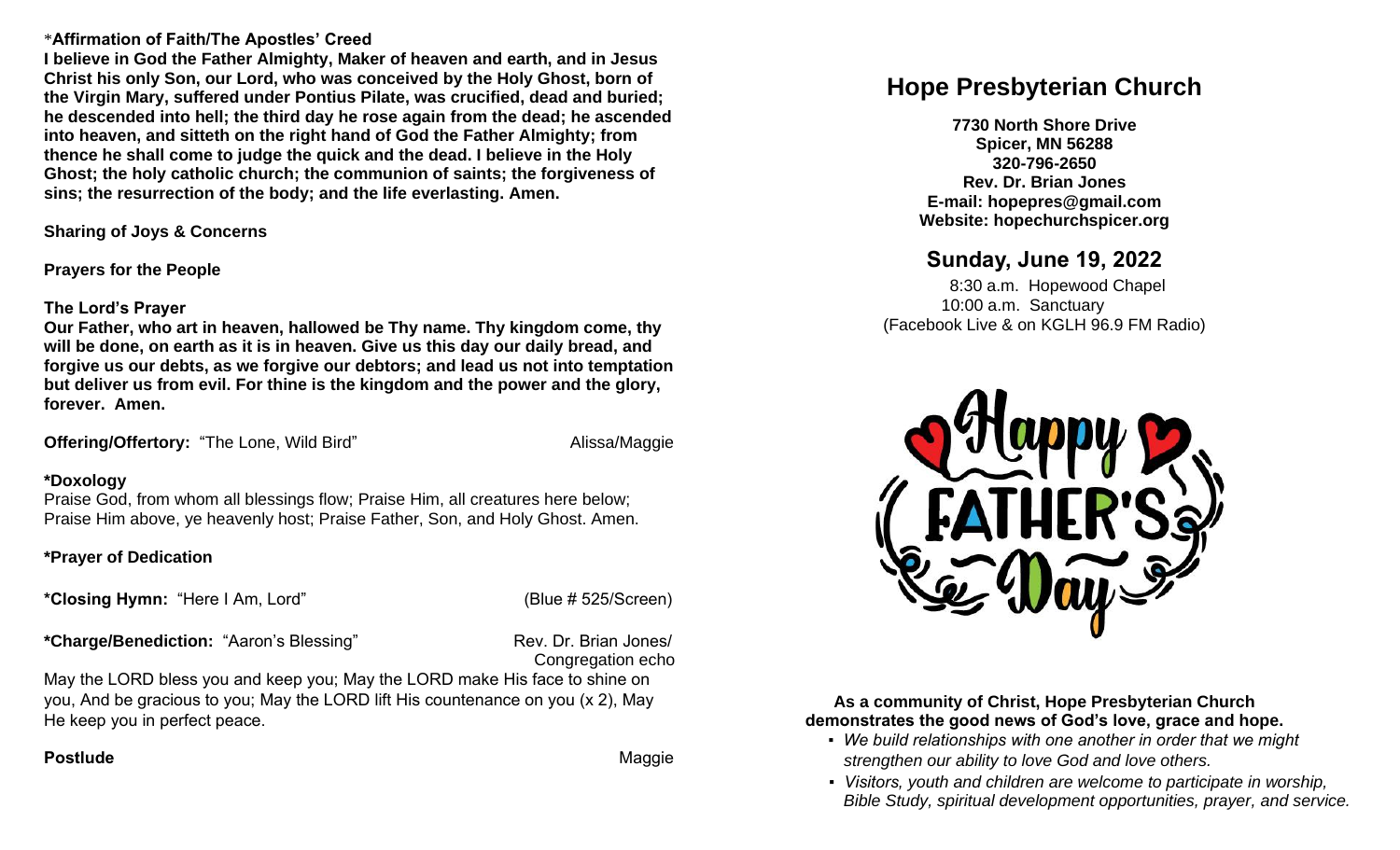*God is here and welcomes you! If you are a visitor and are looking for a church home, be assured you are welcome and needed at Hope Church. We are a people who seek to respond to God's love in Christ and we invite you to join us.*

*Please be advised that our sanctuary worship service is on Facebook Live and also taped for television broadcast, aired on Channel 18 (Windstream Cable) and Channel 181 (Charter Cable) on Sundays (2:30 pm), Tuesdays (11:30 am and 8:30 pm), and Thursdays (8:00 am and 5:00 pm).*

## **\*(Please stand as you are able)**

**Prelude Maggie Harp** 

**Welcome Lay Reader:** 8:30 am Kristene Foreman 10:00 am Sue Block

## **\*Call to Worship**:

One: When forces in the world threaten us,

**All: When our bodies or spirits turn against us,** 

One: There is One who seeks us, One who meets us, One who heals us,

**All: Whose love washes over us and sets us free for joy. This One is the Lord. Come, let us worship God.**

## **\*Opening Prayer:**

One: Almighty God, ruler of all things seen and unseen, through your Son, Jesus Christ and the Holy Spirit, you show your power and mercy. You cast out evil, tear down walls of division, comfort and challenge your people, and show signs of your kingdom coming into the world. Grant that we may lift up the discouraged, strengthen the doubting, and join with all who seek to thank you for your goodness. Glory be to you, O God, who, with the Holy Spirit and the Holy Son, together is worshiped and praised; One God forever. **All: Amen.**

\***Hymn of Praise:** "Praise, My Soul, the King of Heaven" (Blue # 478/Screen)

## **Prayer of Confession:**

**ALL: Holy One, God Most High, grant us faith to confess our sins and seek your mercy. There are barren places in our lives where we have wandered far from you. We have listened to voices who distracted us from your call. We have submitted to powers competing for our loyalty to you. We have not taken the hand you offer to lead us out of godforsakenness, and into your holy ways. God our Savior, forgive us. Quench our thirst for you from the Rock of our salvation and let your love well up in us unto eternal life. Speak tenderly to us** 

**of your presence. Feed us with your word. Deliver us from evil. Let us enter into your kingdom; then send us out to serve you by the power of the Holy Spirit, in the name of your Son, Jesus Christ. Amen.**

## **Assurance of Forgiveness**

## **\*Gloria Patri:**

Glory be to the Father, and the Son, and the Holy Ghost; As it was in the beginning, is now, and ever shall be, world without end. Amen. As it was in the beginning, is now, and ever shall be, world without end. Amen. Amen. Amen. Amen. Amen. Amen. Amen. Amen.

**\*Passing of the Peace** (Please share a sign of Christ's peace with one another)

#### **Announcements**

**Special Music** "Pan De Vida" Alissa Jones/Maggie

## **Children's Sermon**

 **Response:** "Lord, Listen to Your Children Praying" Lord, listen to your children praying, Lord, send your Spirit in this place; Lord, listen to your children praying, send us love, send us power, send us grace. (Repeat)

## **Prayer for Illumination:**

One: Holy, Holy, Holy One, your words feed us, the Word frees us, and the Spirit gives us life. Grant our ears an appetite for hearing and our spirits strength for loving you.

**All: Amen.**

**Responsive Reading: Psalm 43 (outdoor service-on insert)**

**Epistle Reading: Galatians 3:23-29**

**Old Testament Reading: 1 Kings 19:1-15a**

**Sermon: "Those Voices" Contract Contract Contract Contract Contract Contract Contract Contract Contract Contract Contract Contract Contract Contract Contract Contract Contract Contract Contract Contract Contract Contract** 

**\*Sermon Hymn:** "Lord, Speak to Me, That I May Speak" (Blue # 426/Screen)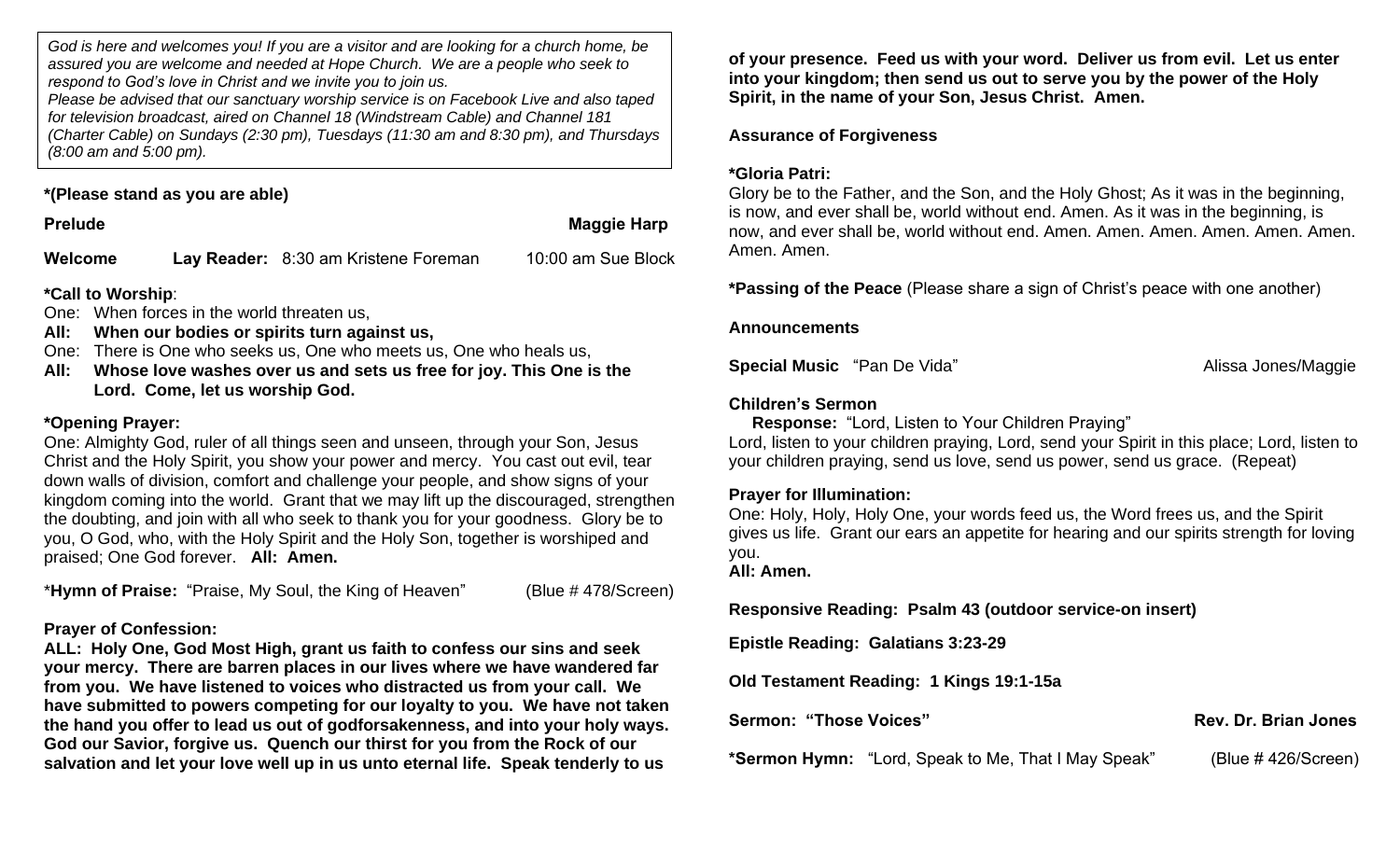#### **HOSPITALITY SERVANTS**

#### **Coffee Servers**

**June 19:** Deb & Myron Ficek **June 26:** Celia Evenson & Darlene Bratberg

### **Ushers**

**June 19:** 8:30 a.m. Elroy & Sharon Jones & Charlotte DeLong 10:00 a.m. Tim Block, Sandy Meyer, & Deb Steele **June 26:** 8:30 a.m. **Open** 10:00 a.m. **Open**

**\*\*\*Please sign up on the sheets in the Fellowship Hall (by the library) to usher or lay read in June and July. (8:30 a.m. and 10:00 a.m. services)**

## **WORSHIP ASSISTANTS**

#### **Lay Readers**

**June 19:** 8:30 a.m. Kristene Foreman 10:00 a.m. Sue Block **June 26:** 8:30 a.m. Kathryn Frazee 10:00 a.m. Kathryn Frazee

**Sound Operators:** Pete Bratberg, Duane Taatjes, Daryl Taatjes, Stephanie Bents **Video Operators:** Carter Taatjes, Pete Bratberg, Wally Titus, Daryl Taatjes **Screen Operators:** Stephanie Bents, Sherry Bratsch, Jerry Bents **Radio Operators:** Harold Foreman, Daryl Taatjes

## **COMMUNITY EVENTS**

The Hawick United Methodist Church will be having their **Ice Cream Social** this Thursday, June 23rd with sandwiches, BBQ's, salad, beans, desserts, and ice cream on the menu. Free Will Offering.

The 139th **Mission Fest** will be held at the Nordland Lutheran Church this Saturday, June 25<sup>th</sup>, serving dinner from 10:45 am-1:00 pm. Menu includes: meatballs & gravy, mashed potatoes, corn, coleslaw, rolls, dessert & beverage. Freewill donation. An auction will be held following dinner, in the sanctuary.

#### **HOPE HAPPENINGS!**

**\*\*CARE Pantry Challenge for June is……Laundry Detergent**. Please place your donations on the table by the mailboxes in the Fellowship Hall. Thank You!!

**Sign-up to lay read, usher, help Maggie on Sunday mornings, or mow lawn** Please see the sign-up sheets by the library. Thanks!

#### **Dates to highlight on your calendars!**

\*\***Family Festival** this Wednesday, June 22<sup>nd</sup> 6-8 p.m. starting with supper. This will be Fun for the WHOLE family! The theme is God's Creatures. Please RSVP by calling church or emailing Tyann at [chred.hopepc@outlook.com](mailto:chred.hopepc@outlook.com)

 **\*\*(Rescheduled) Meatball Supper** this Friday, June 24th 4-7 p.m. \*\*Please sign up on the new sheets to bring bars and work or contact Alisa Taatjes at 320-979-3631. Thanks!

**"These Days" Devotional** for July-August-September is available on the table in the Narthex, on the table in the library or in the office.

## **Spicer July 4th and New London WaterDays (July 16th) Parades**

Please contact Stephanie Bents (320-220-1504) if you are interested in helping design, decorate, or be on the floats for the Spicer & NL parades! Also, we are looking for someone with a truck and trailer/boat/pontoon for our float that would also be willing to drive it in the parades. We will be promoting our Family Festival nights and our 50<sup>th</sup> Anniversary celebration for our wonderful church. "Happy" the Clown has it on her schedule!!!

### **Stingers Game July 31st**

Please sign up on the sheet on the table in the Fellowship Hall to join us on Sunday, July 31st for a 5:05 pm Stingers' game. The cost is \$16.18, which includes your game ticket, a concession voucher for a Stinger dog, chips and a soda or water.

### **Mission Trip to Kentucky**

The Mission Trip to Kentucky will be scheduled for Saturday, October 22<sup>nd</sup> thru Sunday, October 30<sup>th</sup>. Please contact Jody Leason at 320-905-4170 if you are interested in joining the group.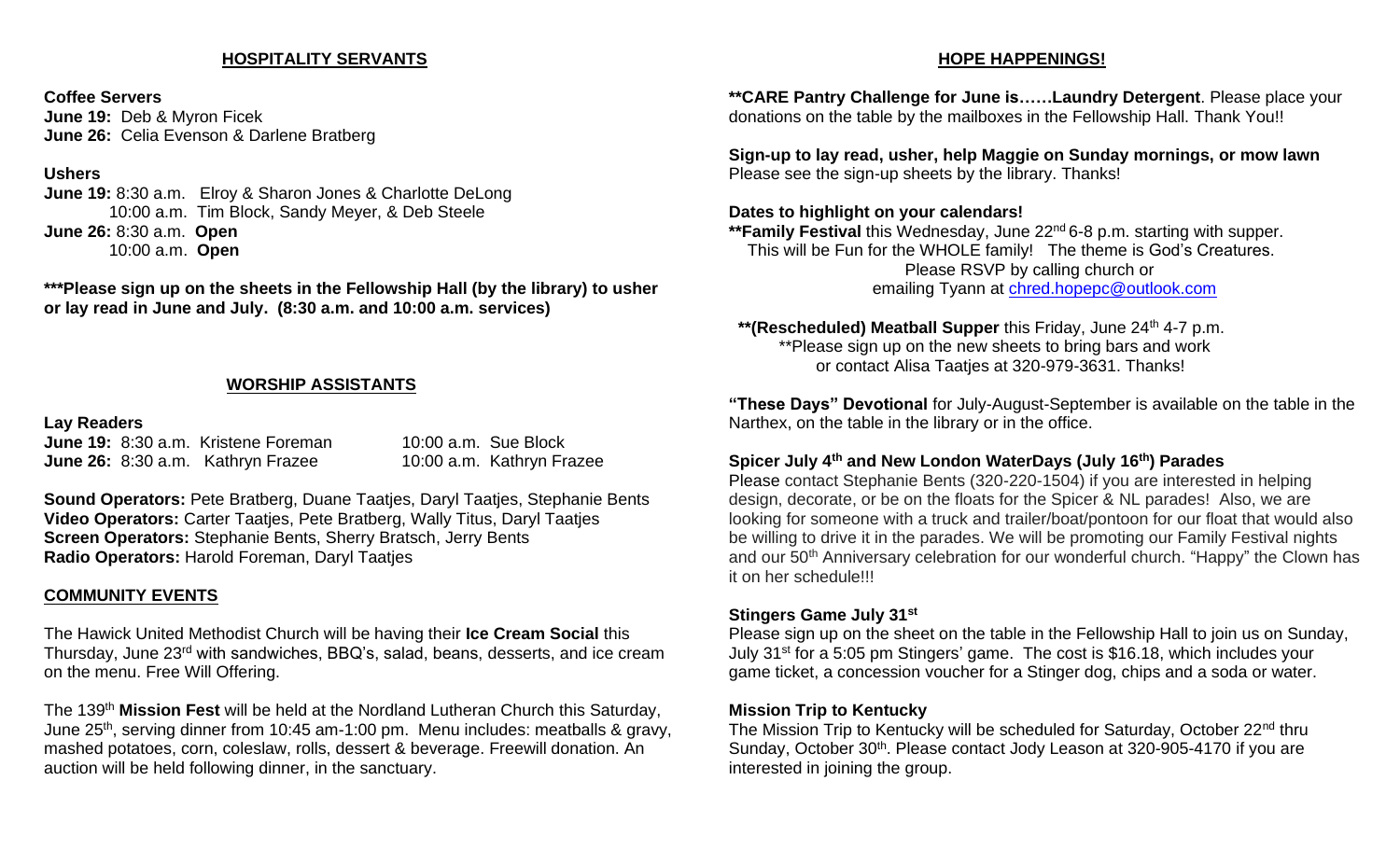#### **THIS WEEK AT HOPE PRESBYTERIAN CHURCH**

| June 19                | <b>Father's Day</b>        |                                                                                  | <b>Members with He</b>                                             |
|------------------------|----------------------------|----------------------------------------------------------------------------------|--------------------------------------------------------------------|
| (Sunday)               | $8:30$ a.m.<br>$9:15$ a.m. | Worship in Hopewood Chapel<br>Coffee                                             | Bob Hinderks, Aud                                                  |
|                        |                            | 10:00 a.m. Worship in Sanctuary (Also FB Live & Radio)                           | <b>Family and Frien</b><br>Joan (Helmstetter'                      |
| June 20<br>(Monday)    | $8:30$ a.m.                | **Hope Scope Deadline** (for articles, thank-yous, etc.)<br><b>Staff Meeting</b> | <b>Barb Roguske</b>                                                |
|                        | 5:45 p.m.                  | <b>Deacons Meeting</b>                                                           | Grieving:<br>Family of Jerry Au                                    |
| June 21<br>(Tuesday)   |                            | 12:00 p.m. CARE Pantry devotion, lunch & distribution                            | Bratsch's cousin),<br>Family of William 9                          |
| June 22<br>(Wednesday) | $6-8$ p.m.                 | <b>Family Festival</b>                                                           | <b>Care Facilities:</b><br>Gary Anfinson (Be<br>Jeanette Gault (GI |
| June 23<br>(Thursday)  |                            |                                                                                  | Pointe), Barb Morr<br>(Willmar)                                    |
| June 24<br>(Friday)    | 4-7 p.m.                   | <b>Meatball Supper</b>                                                           | <b>Other Concerns:</b><br>For those dealing                        |
| June 25<br>(Saturday)  | 7:00 p.m. AA               |                                                                                  | For those deeply v<br>For those grieving<br>For those affected     |
| June 26                |                            | 8:30 a.m. Worship in Hopewood Chapel                                             | For those serving                                                  |
| (Sunday)               | $9:15$ a.m.<br>10:00 a.m.  | Coffee<br>Worship in Sanctuary (Also FB Live & Radio)                            |                                                                    |

#### **PRAYER REQUESTS \*Indicates new**



**Manufolds** Concerns: drey Dean, Ed Johnston

**Railth Concerns:** 

's friend) Shea (Pam Sigafoos' daughter)

Igustson (Judy Heath's brother), Family of Doug Hildebrandt (Larry Family of Ryan Aalderks, Family of Roger Jones (Arlos' brother), Schwandt, Family of Ryan Erickson

ethesda North Pointe), David Carlson (Bethesda North Pointe), lenOaks), Ed Johnston (GlenOaks), Bob Sietsema (Bethesda North ris (Willmar), Mary Lou Swart (PCU's at GlenOaks), Maxine Quale

## **Other Concerns:**

with mental health issues and who struggle with addiction wounded by domestic violence the death and injury of a loved one due to violence and war by natural disasters, COVID-19 pandemic in the military in Ukraine and elsewhere

**Contact Information for Rev. Dr. Brian Jones:** For any pastoral emergencies in the evenings or weekends when the office is not open, please contact Pastor Brian on his cell phone (605-204-0625) or email him at [brianwjones1980@hotmail.com.](mailto:brianwjones1980@hotmail.com)

**June Deacons of the Month: Greg Swenson & Deb Steele**